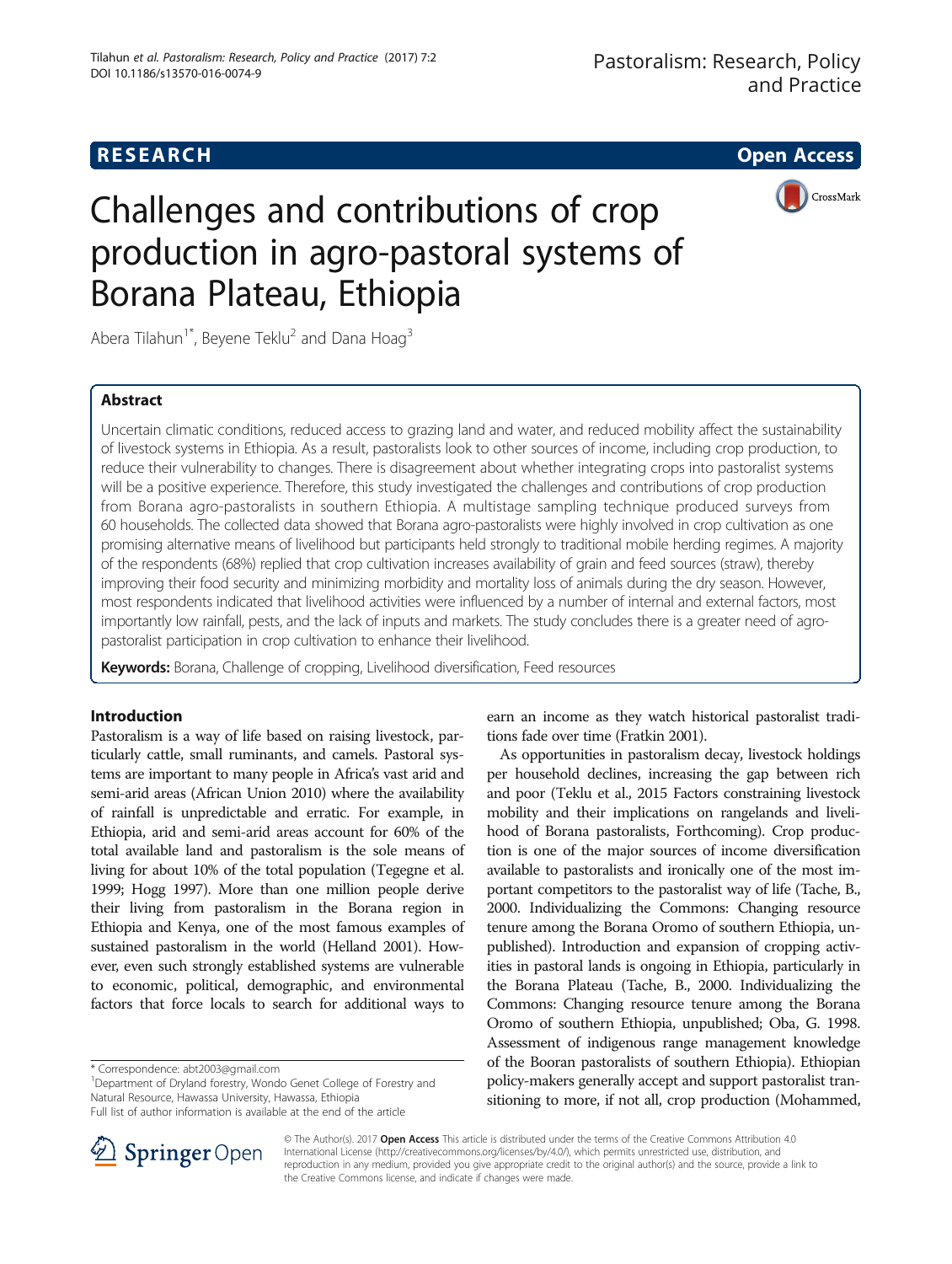M., [2004.](#page-7-0) A comparative study of pastoralist parliamentary groups: Case study on the pastoral affairs standing committee of Ethi opia, unpublished).

Cropping is a controversial option for pastoralists in Ethiopia. On the one hand, government studies argue that transforming pastoralism to a sedenteralized farming system diversifies pastoralists' income, enables them access to modern education and health, provides manure fertilizer, increases feed availability, minimizes the need of animal slaughtering for food, and ultimately improves livelihoods (Mohammed, M., [2004](#page-7-0). A comparative study of pastoralist parliamentary groups: Case study on the pastoral affairs standing committee of Ethiopia, unpublished; Fratkin and Smith [1995](#page-7-0); Smith [1999\)](#page-7-0). While Coppock ([1994\)](#page-7-0) and Angassa and Oba [\(2008](#page-7-0)) argue that expansion of crop cultivation into pastoral areas has constrained mobility by removing the most productive lands from the grazing herds and has eroded pastoralist populations. Furthermore, shifting to crops is difficult due to a shortage of labour lack of sufficient traction animals, and unreliable rainfall to cultivate crops. As a result, these authors argue, sedentarized farming systems mean the pastoral community becomes poorer than under traditional pure pastoralist systems.

The contrast in studies that examine the future of pastoralism highlights the need to understand more about the contribution and challenges of crop cultivation, crop income, crop residue management, and feeding systems in pastoralist systems. Despite the rapid changes in pastoral systems in Southern Ethiopia, particularly in the Borana region, there is little published about how individual pastoralists see the costs and benefits of adding a cropping component to their households. Little is known, for example, about the contribution of crop production to the household or how additional fertilizer and crop residues might benefit the household. Accordingly, based on an in-person household survey, the objectives here are (i) to identify major determinants of crop production in pastoralist households and (ii) to assess the contribution of crop production to the household economy of agro-pastoral communities.

#### Study area

The study area is located in the southern part of the Ethiopian lowlands, between 3°36 and 6°38′ north latitude and 3°43′ and 39°30′ east longitude. The total land area is approximately 95,000  $km^2$ , ranging in elevation from 1,000 to 1,600 m above sea level (McCarthy et al. [2002](#page-7-0)). The climate is arid and semi-arid. Rainfall is bimodal, with a long rainy season from March to May and short rains from September to November, followed by a long dry season. Rainfall is variable with strong effects on range productivity. Average annual rainfall varies from 353 to 873 mm (McCarthy et al. [2002](#page-7-0)). Droughts occur once every 5 to 10 years Coppock [\(1994\)](#page-7-0). The Borana Zone consists of eight districts covering 275 'Gendas' (the lowest administrative unit), with 19 urban centres, of which 10 have an official town administration. According to a new organizational structure, the Borana Zone has been divided into two zones, the Borana and Gujji. The Borana Zone is the southern part and has eight districts, namely Gelana, Abaya, Bule Hora (the previous Hagere Mariam), Yabello, Arero, Moyale, Dire, and Teltele; Yabello is the zonal capital (Additional files [1](#page-7-0), [2](#page-7-0) and [3\)](#page-7-0).

#### Methods

A multistage sampling technique was employed to select sample households and collect the necessary data for the study (Table 1). In the first stage, two representative districts, Yabello and Dire (Figure [1\)](#page-2-0), were selected. The sample covers over 15% of the Borana Zone and represents agro-pastoral communities where crop farming is widely practised. In the second stage, peasant associations (PAs) in each district were systematically categorized into agropastoral and pastoral on the basis of their livelihood system, as determined from a reconnaissance survey and discussions with district-level pastoral development government offices. In the third stage, four peasant associations (4PAs) were selected randomly and then households in each selected PA were categorized into three socio-economic classes, i.e. rich, medium, and poor (locally determined by number of livestock owned, size of cultivated land, and other capital assets). With a sample of about 5% of the total households in the 4PAs (total number households is estimated to be 1,184), the total sample size was 60 households. Accordingly, 15 households were chosen from each of the four selected PAs; the 15 sample households were distributed by the three socio-economic classes in each PA as shown in Table 1. Finally, a random

Table 1 Household groups in wealth categories for sampled agro-pastoralists in the Borana Zones 2013/2014

| No.   | District    | PAs selected | Households by wealth class |            |            |  |  |
|-------|-------------|--------------|----------------------------|------------|------------|--|--|
|       |             |              | Rich                       | Medium     | Poor       |  |  |
|       | Yabello     | Did-yabello  |                            |            |            |  |  |
|       |             | Obda         |                            |            |            |  |  |
| 2     | <b>Dire</b> | Holi-Samoro  |                            |            |            |  |  |
|       |             | Aromso       |                            |            |            |  |  |
| Total |             |              | 12 (20%)                   | 22 (36.7%) | 26 (43.3%) |  |  |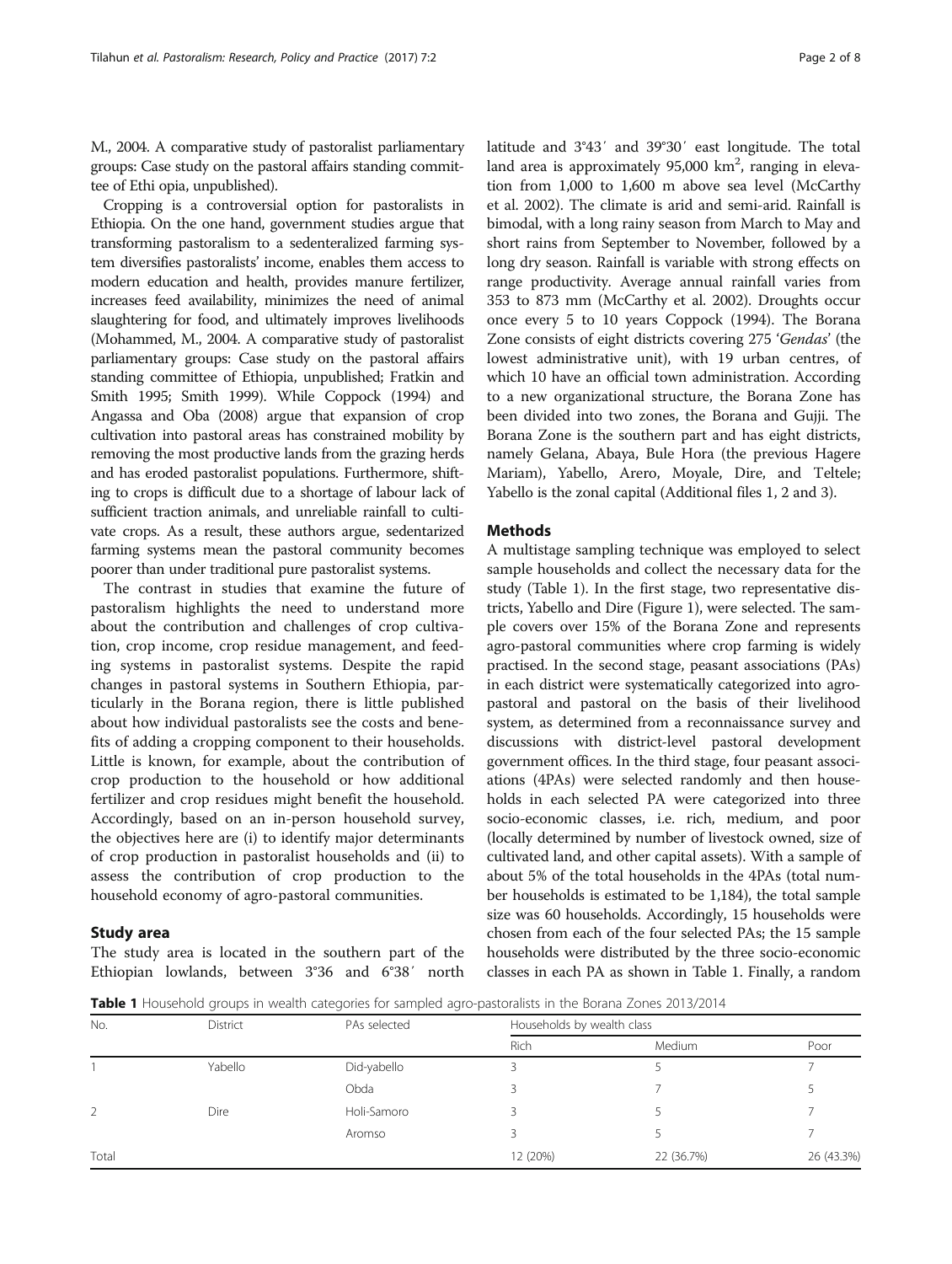<span id="page-2-0"></span>

sampling method was used to select the sample households from each socio-economic class in each of the four PAs for the detailed household survey, in order to balance

Figure 1 Location map of the study area (Yabello and Dire Districts)

the sample across our regional and social strata in propor-

tions reflective of the whole community. A semi-structured questionnaire was prepared and translated into the local language (Afan Oromo). The questionnaire was pre-tested in two households from each PA. The questionnaire was amended based on the feedback from the pre-test. Four data enumerators were trained on appropriate data collection methods and norms for approaching respondents. The survey was administered through interviews. For a more complete picture of the agro-pastoralist livelihood in relation to the research problem, separate focus group discussions (FGDs) also were conducted. Two FGDs, one in each district, with 8 to 10 participants were organized; each represented all socio-economic classes, both genders, and participation by the Ministry of Agriculture and local Genda Administration.

|            | <b>Table 2</b> Sex, age, and educational status of sampled respondents |  |
|------------|------------------------------------------------------------------------|--|
| $(n = 60)$ |                                                                        |  |

| Factors           | Classification   | Frequency | Percent |
|-------------------|------------------|-----------|---------|
| Sex               | Male             | 53        | 88.3    |
|                   | Female           | 7         | 11.7    |
|                   | Total            | 60        | 100.0   |
| Age               | 18 to 25         | 5         | 8.3     |
|                   | 26 to 35         | 12        | 20.0    |
|                   | 36 to 45         | 18        | 30.0    |
|                   | >45              | 25        | 41.7    |
|                   | Total            | 60        | 100.0   |
| Educational level | Illiterate       | 32        | 53.3    |
|                   | Primary school   | 22        | 36.7    |
|                   | Secondary school | 4         | 6.7     |
|                   | Higher           | 2         | 3.3     |
|                   | Total            | 60        | 100.0   |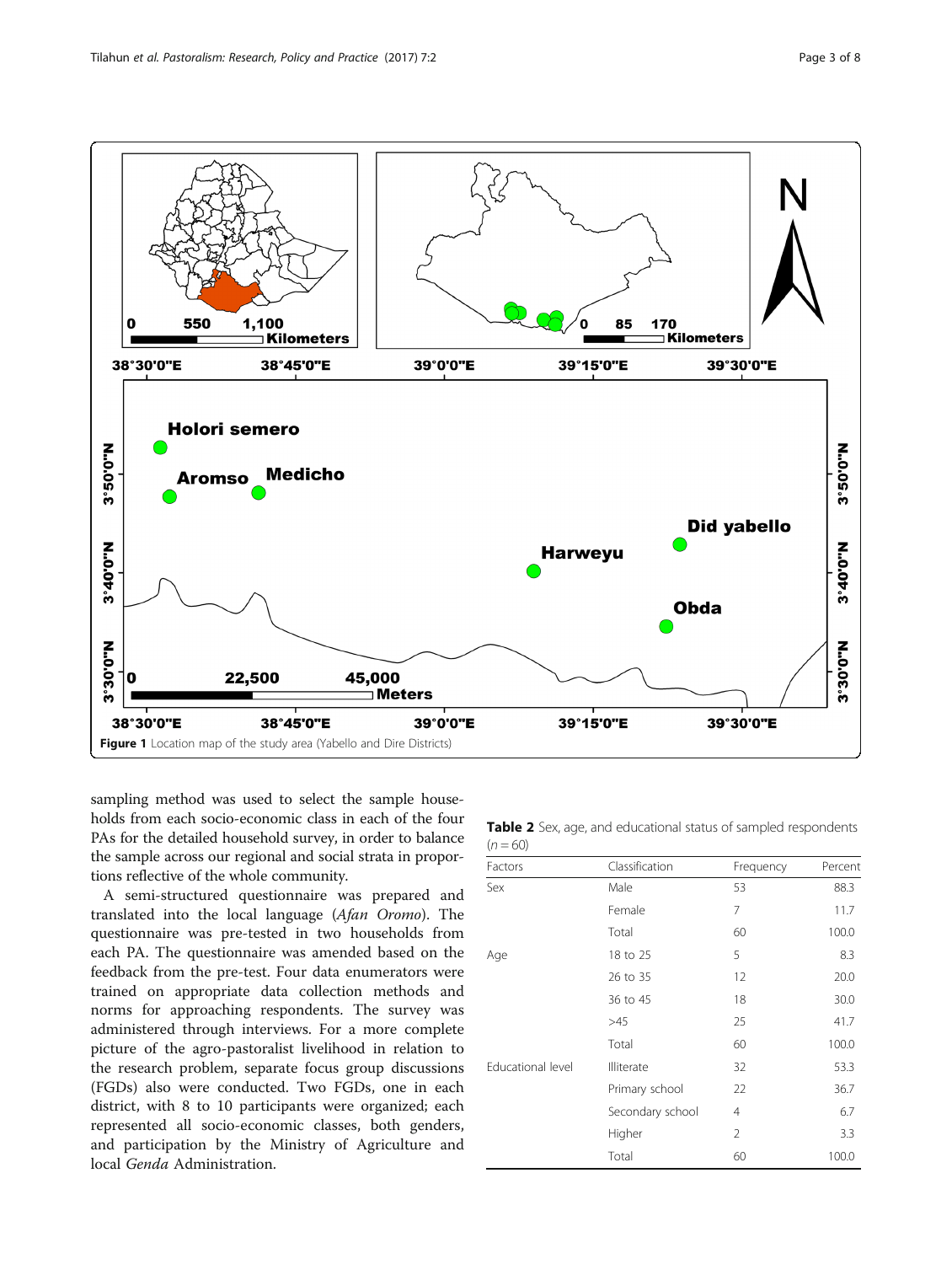| Variables                             | Wealth categories |                   |    |                    |    |                    |    | Total               |
|---------------------------------------|-------------------|-------------------|----|--------------------|----|--------------------|----|---------------------|
|                                       | Poor              |                   |    | Medium             |    | Rich               |    |                     |
|                                       | Ν                 | $Mean + SD$       | N  | Mean $\pm$ SD      | Ν  | $Mean + SD$        | Ν  | Mean $\pm$ SD       |
| Household size (no.)                  | 26                | $6.46 + 2.59$     | 22 | $7.36 + 2.48$      | 12 | $8.75 + 2.96$      | 60 | $7.25 + 2.72$       |
| Cultivated area (ha)                  | 26                | $1.08 + .622$     | 22 | $2.59 + 1.69$      | 12 | $3.33 + 1.97$      | 60 | $2.12 + 1.68$       |
| Total cultivated crop production (kg) | 26                | $515.31 + 606.53$ | 22 | $1061.36 + 949.18$ |    | 1191.67 + 1107.17  | 60 | $850.80 \pm 891.55$ |
| Total livestock (no.)                 | 26                | $14.58 + 12.91$   | 22 | $45.91 + 33.46$    | 12 | $141.00 \pm 76.12$ | 60 | $51.35 \pm 61.57$   |

**Table 3** Socio-economic characteristics (mean  $\pm$  SD) of the sampled respondents 2013/2014

N number of respondents, SD standard deviation

The socio-economic characteristics and sources of livelihood strategies in relation to household groups (i.e. rich, medium, and poor), key household external and internal factors constraining crop production, were collected through the household survey and focus groups. Data analysis includes descriptive statistics, such as mean value, percentage, crosstab, and frequency. A chi-square test was used to examine the relationship between demographic factors (i.e. educational level, sex, and age), wealth categories according to livestock numbers, and crop residue biomass increments that followed crop cultivation practices. Finally, data were ranked using index analysis to determine the importance of individual attributes.

#### Results

As shown in Table [2,](#page-2-0) 53 men (88.3%) and 7 (11.7%) women were interviewed. The age of the respondents ranged from 18 to over 45 years. Just over half, 53.3%, were illiterate (Table [2\)](#page-2-0).

#### Demographic and socio-economic characteristics

As shown in Table 3, socio-economic characteristics of the agro-pastoralists vary based on their wealth categories. Accordingly, the average cultivated land holding was significantly higher for richer compared to poor households and ranges from 1.9 to 3.3 ha and 0.6 to 1.1 ha for rich and poor respondents, respectively, whereas the average number of livestock ranges from

Table 4 Livelihood activities adopted by the sampled Borana agro-pastoral households  $(n = 60)$ 

| agro-pastoral households ( <i>n</i> = 60) |                |               |  |  |  |  |  |
|-------------------------------------------|----------------|---------------|--|--|--|--|--|
| Types of activities                       | Frequency      | Percentage    |  |  |  |  |  |
| Animal husbandry                          | 55             | 92            |  |  |  |  |  |
| Crop cultivation                          | 54             | 90            |  |  |  |  |  |
| Livestock trade                           | 11             | 18            |  |  |  |  |  |
| Sale of forest products                   | 3              | 5             |  |  |  |  |  |
| Causal labour                             | 5              | 8             |  |  |  |  |  |
| Rental house in town                      | 4              | 7             |  |  |  |  |  |
| Beekeeping                                |                | $\mathcal{P}$ |  |  |  |  |  |
| Remittance                                | 9              | 15            |  |  |  |  |  |
| Pension allowance                         | $\mathfrak{D}$ | 3             |  |  |  |  |  |

76 to 141 and 12 to 14 (in number) for rich and poor respondents, respectively (Table 3).

#### Livelihood strategies of the agro-pastoralists

As shown in Table 4, the households had diversified income sources. Raising livestock (92%) and crop production (90%) were the most important income sources, but livestock trade, causal labour, and remittances have also become important (contributing 18%, 8%, and 15% of the total income for the households, respectively). Participants in the focus group discussions explained that their cultivated cropland included maize, haricot beans, teff (*Eragrostis tef*, a type of cultivated grain), wheat, and barley. In some cases, vegetables were cultivated.

#### Major factors affecting crop production

Choice of crop cultivated involvement in crop cultivation, productivity, and livelihood activities are influenced by a number of internal and external factors as presented in Table 5. According to respondents, the major factors constraining crop production are external and include lack of rainfall (the rainfall pattern is highly erratic and rains often do not occur at the expected time), presence of different harmful agricultural pests, and lack of access to well-functioning markets. Some internal constraints are lack of agricultural inputs and land competition (Table 5). During the group discussion with key informants, participants stated that rainfall shortages (both during the long and short rainy seasons),

|  |  |                                   | Table 5 Major factors mentioned by respondents as hindering |  |
|--|--|-----------------------------------|-------------------------------------------------------------|--|
|  |  | crop production in the study area |                                                             |  |

| Factors                                      | Frequency | Percentage |
|----------------------------------------------|-----------|------------|
| Lack of rainfall                             | 54        | 90         |
| Presence of agricultural pests               | 41        | 68         |
| Lack of agricultural inputs                  | 49        | 82         |
| Lack of capital                              | 3         | 5          |
| Lack of market accessibility and information | 34        | 57         |
| Land competition                             | 41        | 68         |
| Increment of population density              | 29        | 48         |
| Lack of sufficient training                  | 2         | 3          |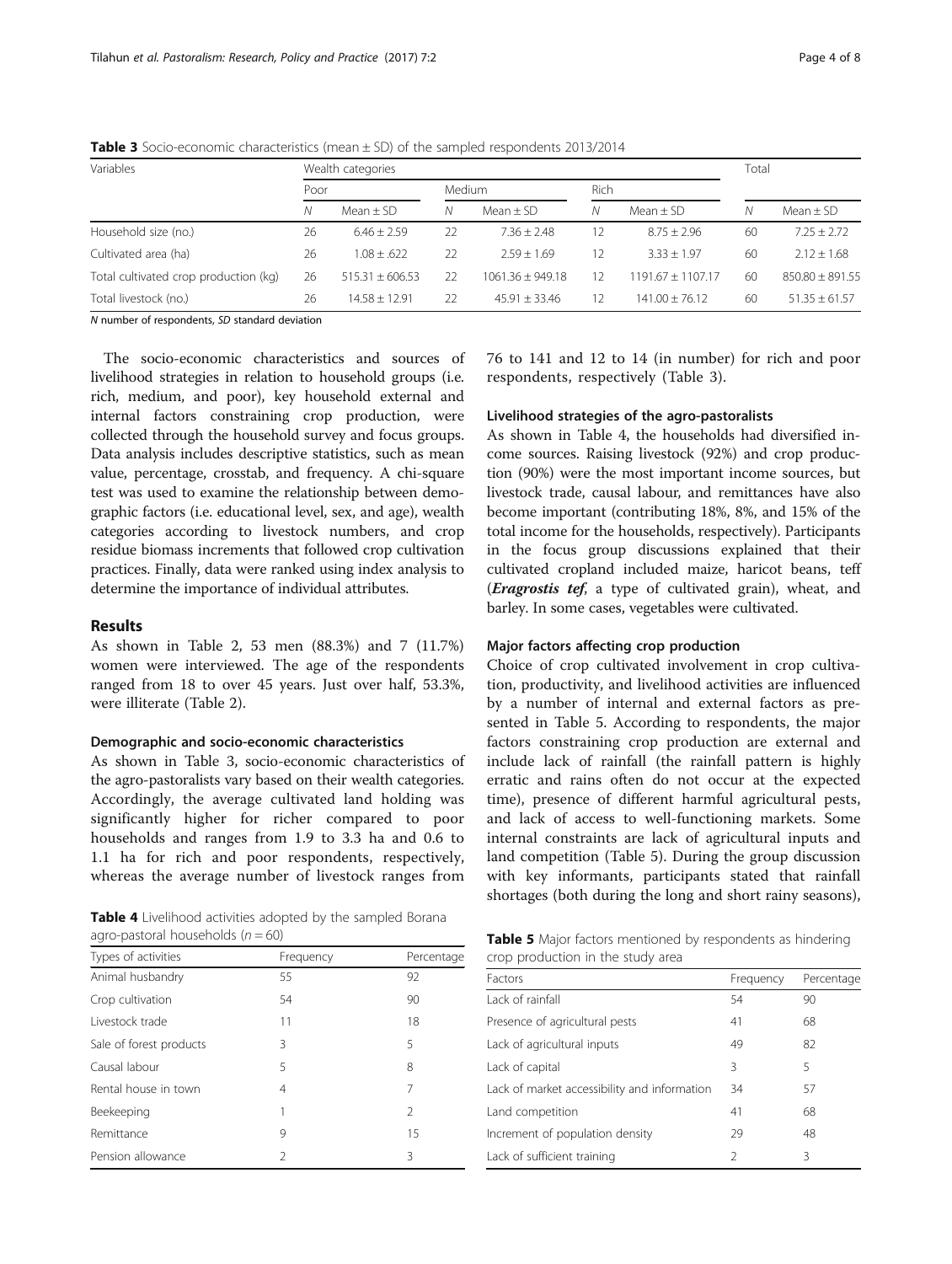<span id="page-4-0"></span>Table 6 Benefits of crop production mentioned by respondents  $(n = 60)$ 

| <b>Benefits</b>                                         | Frequency | Percentage |
|---------------------------------------------------------|-----------|------------|
| Increase food availability for household<br>consumption | 53        | 88         |
| Diversify income level of the household                 | 56        | 93         |
| Create social reciprocity networks                      | 12        | 20         |
| Increase seed availability for planting                 | 41        | 68         |
| Grain storage for food security                         | 49        | 82         |
| Create grain loans opportunity                          | 4         | 6.7        |
| Crop residue used as an alternative feed<br>sources     | 49        | 81.7       |
| Increase livestock production and productivity          | 35        | 58         |

Multiple responses

land privatization, decrement (decrease of grazing lands in terms of size), and population growth, as well as issues over climate change, are seen as crucially constraining factors of crop production and productivity.

#### Contribution of crop cultivation for the livelihoods of agro-pastoral communities

Although livestock production is the dominant mode supporting the respondents' livelihoods, crop production is also practised to some degree in the two districts covered by the assessment. Many respondents and key informants indicated that the practice is gradually expanding from the agro-pastoral to the pastoral areas. Most of the respondents (Table 6) reported that crop cultivation has brought many advantages for the local communities. On the one hand, cultivation is used as a coping mechanism against drought and, as a source of income, reduces the need for livestock sales for purchasing food and crop residue for livestock feed. On the other hand, many of the respondents and key informants indicated that crop cultivation can undermine their ability to cope with drought because cultivated areas usurp key grazing areas and, of course, yields little or no food when rainfall is low. Our secondary data confirms incremental cropland coverage in both districts from the 2011/2012 to 2012/2013 years (Figures 2 and 3).





As shown in Table [7,](#page-5-0) 68% of respondents replied that crop cultivation increases their food availability, whereas 32% did not report benefiting from these activities due to failed crop production from lack of rainfall and prolonged droughts. The respondents were also asked if they could increase livestock owned and if they had better livestock feed availability when they have cultivated crops. About 80% and 75% of respondents, respectively, felt cultivation offered these benefits, especially concerning milking cows and oxen.

A chi-square test showed there was a significant relationship between wealth of households and livestock owned when participants engage in crop cultivation, while there was no significant difference between gender, educational level, and age class (Table [8\)](#page-5-0). We also analysed the relationship between demographic factors and availability of crop residues for livestock feed. A chisquare test showed that there was a significant relationship for the wealth category and gender of households (i.e. crop residues), but there was no significant difference for educational level and age class (Table [9\)](#page-5-0).

#### Feed sources, feed management, and feeding systems

The use of livestock feed resources varied between rainy and dry seasons, with respect to quantity and type of feed (Tables [10](#page-5-0) and [11](#page-6-0)).

Crop residues play a vital role as a source of livestock feed. However, prolonged drought and political insecurities, including civil war and ethnic conflict, have all affected the ability of pastoralists to keep their herds on pastures, and thus created a niche for crop residue as an important alternative feed source for their livestock. With respect to crop residues and stubble grazing, the results show that maize (85%) took a leading role and was followed by teff (61.7%) amongst produced crops in the area (Table [12\)](#page-6-0). Maize and teff are produced extensively in the region, and the residue is palatable for livestock as reported by key informants during group discussion.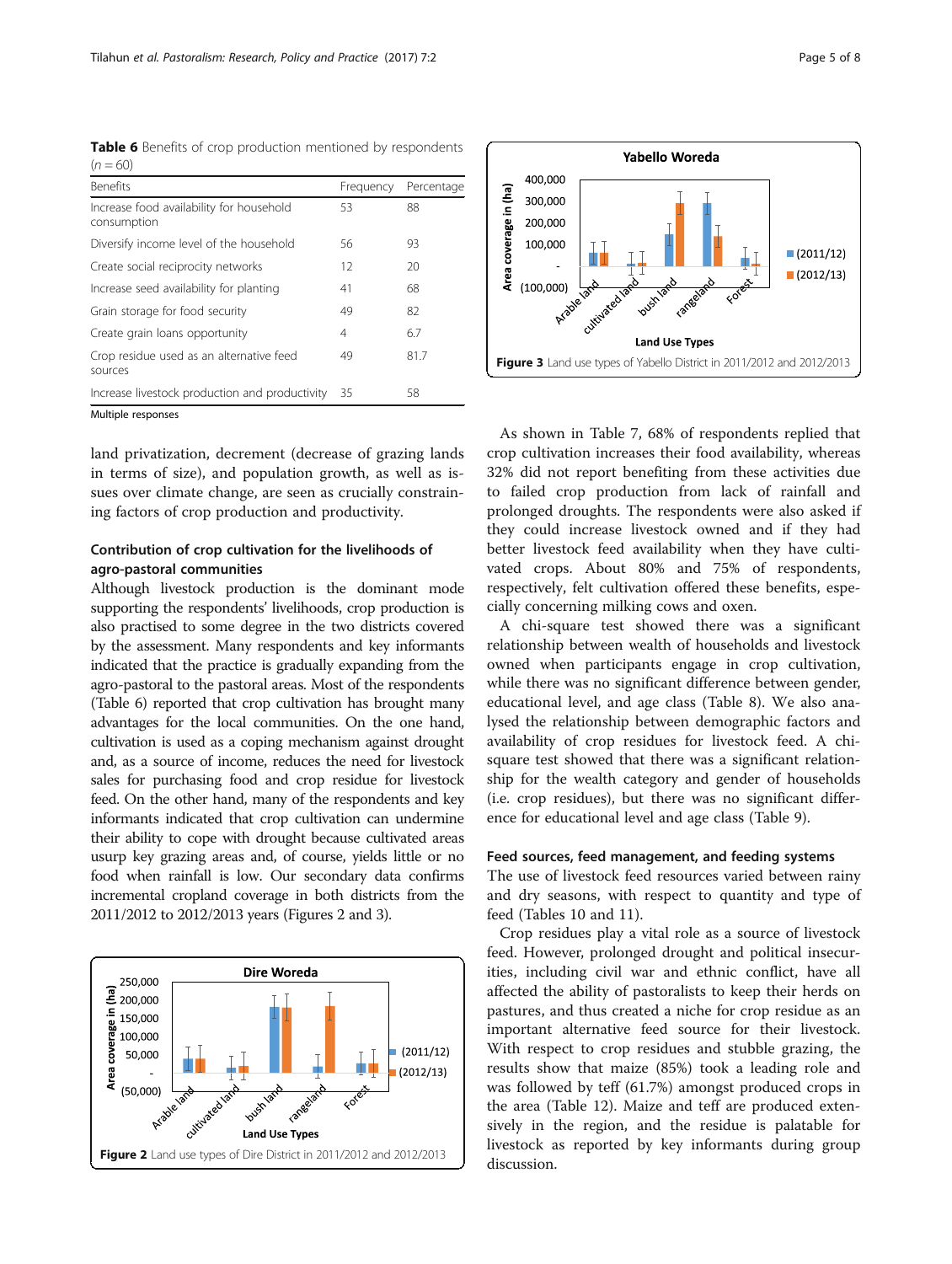<span id="page-5-0"></span>Table 7 Relationships mentioned by respondents between crop cultivation and livelihood improvements

| <b>Activities</b>           | Responses | Frequency | Percentage |
|-----------------------------|-----------|-----------|------------|
| Increase food availability  | Yes       | 41        | 68         |
|                             | Nο        | 19        | 32         |
| Livestock number increment  | Yes       | 48        | 80         |
|                             | No        | 12        | 20         |
| Increases feed availability | Yes       | 45        | 75         |
|                             | No        | 15        | 25         |

During group discussion with key informants, they stated that there is satisfactory potential of feed sources in the Borana Zone to supply both dry season and wet season feed demands, including natural pasture, diversified browser species, subsistence crop residues, and stubble grazing from cropland, especially during the early dry season. However, livestock production was constrained by not having year-round feed supply, both in quality and quantity across the study area. Furthermore, key informants commented that they have currently received different training from both governmental and nongovernmental offices on how to conserve and use crop residues, especially during the dry season.

### **Discussion**

The results of our survey showed that the agropastoralists in Borana communities are highly involved in crop cultivation as a response to environmental changes, population growth, and changing political conditions. In addition, studies by other authors have indicated that uncertain climatic conditions, reduced access to

Table 8 Chi-square statistics of the relation between demographic factors and livestock owned following crop cultivation practices

| Demographic factor |               | Livestock owned followed crop<br>cultivation |               |            |                |             |      |  |
|--------------------|---------------|----------------------------------------------|---------------|------------|----------------|-------------|------|--|
|                    |               | Yes                                          | No            | $X^2$      | df             | Probability | Sig. |  |
| Wealth category    | Rich          | 11                                           | 1             | 7.442      | 2              | .024        | ⋇    |  |
|                    | Medium        | 20                                           | 1             |            |                |             |      |  |
|                    | Poor          | 18                                           | 9             |            |                |             |      |  |
| Gender             | Male          | 45                                           | 8             | 3.183      | $\overline{1}$ | .074        | ns   |  |
|                    | Female        | $\overline{4}$                               | 3             |            |                |             |      |  |
| Educational level  | Illiterate    | 23                                           | 9             | 3<br>4.651 |                | .199        | ns   |  |
|                    | 1st school    | 20                                           | 2             |            |                |             |      |  |
|                    | 2nd school    | 4                                            | $\Omega$      |            |                |             |      |  |
|                    | Higher school | 2                                            | $\Omega$      |            |                |             |      |  |
| Age                | 18 to 25      | 3                                            | 2             | 3.532      | 3              | .317        | ns   |  |
|                    | 26 to 35      | 11                                           | 1             |            |                |             |      |  |
|                    | 36 to 45      | 16                                           | $\mathcal{P}$ |            |                |             |      |  |
|                    | >45           | 19                                           | 6             |            |                |             |      |  |

ns not significant, \*significant at  $p = 0.05$ 

| Demographic factor |               | Do you use crop residue as livestock<br>feed source |                |        |    |             |      |  |
|--------------------|---------------|-----------------------------------------------------|----------------|--------|----|-------------|------|--|
|                    |               | Yes                                                 | $No X^2$       |        | df | Probability | Sig. |  |
| Wealth category    | Rich          | 11                                                  | 1              | 14.081 | 2  | .001        | $*$  |  |
|                    | Medium        | 20                                                  | 1              |        |    |             |      |  |
|                    | Poor          | 14                                                  | 13             |        |    |             |      |  |
| Sex                | Male          | 43                                                  | 10             | 9.111  | 1  | .003        | ⋇    |  |
|                    | Female        | 2                                                   | 5              |        |    |             |      |  |
| Educational        | Illiterate    | 21                                                  | 11             | 3.682  | 3  | .298        | ns   |  |
| level              | 1st school    | 19                                                  | 3              |        |    |             |      |  |
|                    | 2nd school    | 3                                                   | 1              |        |    |             |      |  |
|                    | Higher school | $\overline{2}$                                      | 0              |        |    |             |      |  |
| Age                | 18 to 25      | 3                                                   | 2              | 4.243  | 3  | .236        | ns   |  |
|                    | 26 to 35      | 7                                                   | 5              |        |    |             |      |  |
|                    | 36 to 45      | 16                                                  | $\overline{2}$ |        |    |             |      |  |
|                    | >45           | 19                                                  | 6              |        |    |             |      |  |

Table 9 Chi-square statistics of the relation between demographic factors and using crop residue as livestock feed

ns not significant, \*significant at  $p = 0.05$ 

grazing land and water, and reduced mobility threatens the sustainability of livestock systems in Ethiopia. As a result, pastoralists look to other sources of income, specifically crop production, to reduce their vulnerability to these new changes (Fratkin [2001;](#page-7-0) Fratkin and Robin [2003](#page-7-0)). Authors are divided on the merits of integrating more cropping into pastoralist regimes, but our data indicated growth and interest in cropping. For example, a recent study on pastoralists from northern Afar, Ethiopia, reported that livestock rearing and crop production were the main income sources for the agro-pastoralist household groups (Tsegaye et al. [2013](#page-7-0)).

Over two thirds of respondents replied that crop cultivation contributes an integral part of their livelihood, as far as food production is concerned. In general, crop cultivation plays an integral part in the improvement of the Borana agro-pastoralists' livelihoods, including increased feed availability for their livestock production and productivity. According to Adugna and Aster ([2007\)](#page-7-0), studies in the Dire District of Borana Zone

Table 10 Respondents' rank of using different feed resources during the wet season in the study area (%)

| Types of feed   | Rainy season |    |      |      |  |  |  |
|-----------------|--------------|----|------|------|--|--|--|
| sources         | VI           | IM | Н    | NI   |  |  |  |
| Natural pasture | 58.3         | 25 | 16.7 |      |  |  |  |
| Crop residue    |              |    | 13.3 | 86.7 |  |  |  |
| Browse species  | 88.3         | 17 |      | 10   |  |  |  |
| Stubble grazing |              |    | 38.3 | 45   |  |  |  |

VI very important, IM important, LI less important, NI not important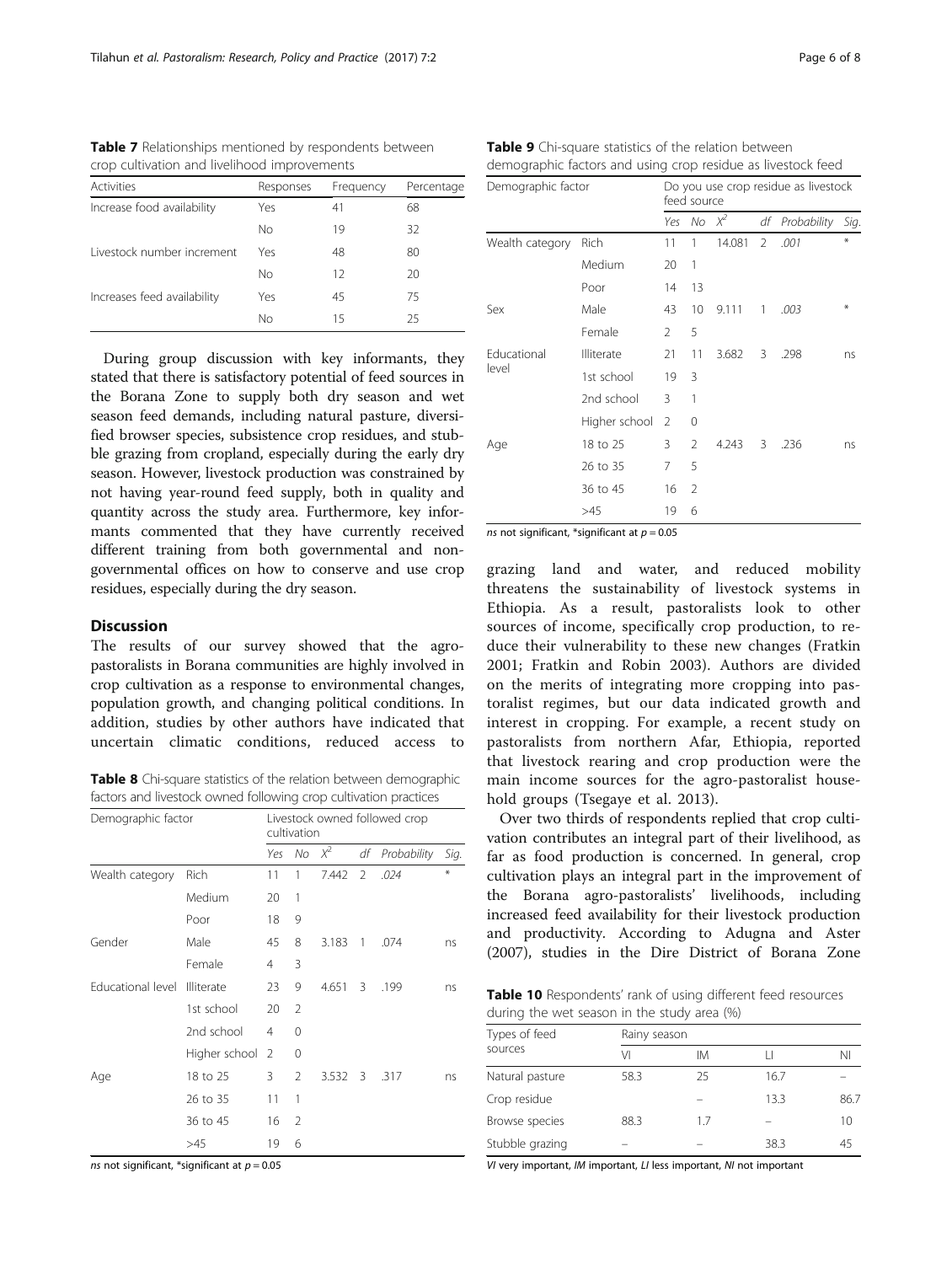| Types of feed<br>sources | Dry season |      |     |      |  |
|--------------------------|------------|------|-----|------|--|
|                          | VI         | IM   |     | NI   |  |
| Natural pasture          | 41.7       | 33.3 | 8.3 | 16.7 |  |
| Crop residue             | 80         | 5    |     | 15.  |  |
| Browse species           | 38.3       |      |     | 61.7 |  |
| Stubble grazing          | 95         | 16.7 |     |      |  |

<span id="page-6-0"></span>Table 11 Respondents' rank of using different feed resources during the dry season in the study area (%)

VI very important, IM important, LI less important, NI not important

showed that cultivated land, pastureland, and bush land cover 1.2%, 27.5%, and 33% of the total land area of the district, respectively. Whereas the current status indicated that cultivated land accounts for 4.4% of the total area of the districts (Figure [2\)](#page-4-0). Similarly, in the Yabello District, the area covered by crop cultivation showed a slight difference in the years of 2011/2012 and 2012/ 2013. This finding is also supported by Coppock ([1994](#page-7-0)). Crop production is a recent experience for most pastoralists of the southern rangelands and is increasing over time.

The major factors constraining crop production in the Borana Zone include lack of rainfall, grazing land decrements, presence of different harmful agricultural pests, lack of access to well-functioning markets, population growth, lack of agricultural inputs, land competition due to crop cultivation, and issues over climate change. Similarly, Coppock [\(1994\)](#page-7-0) indicated that the Borana system appears to be becoming more unstable and less reliable for supporting livelihoods due to both external and internal factors. Despite these problems, key informants stated that if the production activity is properly handled, crop and livestock production can complement each other as sources of food and cash income. In this way, if grain is produced on each farm, there is reduced need for selling animals to buy grain for human consumption or slaughtering animals as sources of food. Thus crops can supplement the family diet and cash income of the agro-pastoralists. Moreover, crop residues can be used as feed for animals and the manure can be used as a fertilizer, thereby enhancing soil fertility and crop

Table 12 Preference ranking by respondents of crop residue and stubble grazing for livestock in the study area (%)

| Types of crop residues | Respondents preference ( $n = 60$ ) |                 |                  |                |  |
|------------------------|-------------------------------------|-----------------|------------------|----------------|--|
|                        | VI <sup>a</sup>                     | IM <sup>a</sup> | l l <sub>a</sub> | N <sup>a</sup> |  |
| Maize                  | 85                                  | 3.3             |                  |                |  |
| Haricot bean           | 35                                  |                 |                  |                |  |
| Wheat                  | 31.7                                |                 | 3.3              | 3.3            |  |
| Teff                   | 61.7                                |                 |                  |                |  |

VI very important, IM important, LI less important, NI not important

production. Animals also provide traction power for land cultivation for crop production.

In addition to various benefits of crop production, a majority of respondents indicated that crop residues play a fundamental part in increasing livestock feed availability for them, especially during the dry season. According to Williams et al. ([1997](#page-7-0)), crop residues are considered as by-products in crop production but are a vital source of livestock feed in the mixed crop-livestock system. In addition, some respondents explained that currently they have gained substantial knowledge and skills from local government offices and from the local communities about conservation mechanisms and feeding systems.

#### Conclusion and recommendation

This study was designed to evaluate the challenges and contribution of crop production in the agro-pastoralist region of the Borana Zone in Southern Ethiopia. In the Borana area, there is a general trend of shifting from a pure pastoral to an agro-pastoral production system. Likewise, we found that crop cultivation is one means of creating additional income and plays an integral part in the livelihoods of agro-pastoralists. As many respondents indicated, crop cultivation provided many advantages. Currently, the agro-pastoralist communities harvest a substantial production of both grain and crop residues. They have started practising crop conservation activities like haying the crop residue to overcome dry season feed shortages. A shortage of and erratic nature of rainfall, frequently recurring droughts, and population growth are the main constraints affecting crop production in the study area.

Furthermore, as indicated by a substantial number of respondents, a lack of market accessibility and information, land competition, lack of agricultural inputs, and presence of agricultural pests were also mentioned as hindering crop production. Even though the agro-pastoral communities have received training, more training in hay-making techniques and providing them with appropriate tools or any logistic support would contribute to reducing problems related to livestock feed shortages during the dry season. This would help improve food security and the livelihood of the pastoralists by preventing or at least minimizing morbidity and mortality losses of animals during the dry season.

Currently, agro-pastoralists are engaged in crop production as one alternative means of their livelihoods. Therefore, they need to be supported by logistical and/or capacity-building programmes on farming techniques and suitable species and varieties of crops to increase the production and productivity of crop production. Moisture stress is the major limiting factor for crop production in the study area. Thus, the use of early maturing varieties and moisture conservation techniques are possible